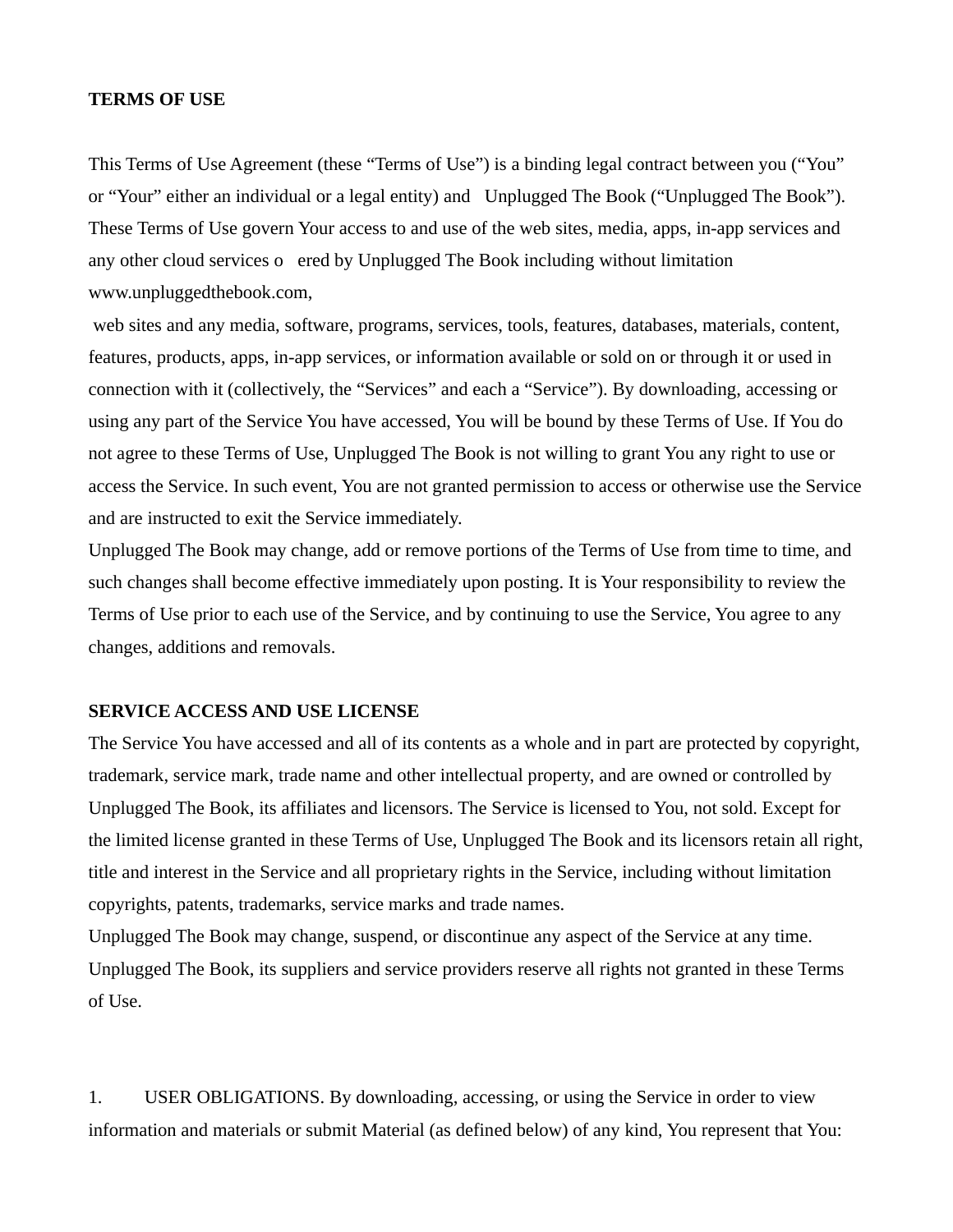(i) are at least eighteen (18) years of age, or between thirteen (13) and seventeen (17) years of age and using the Service with parental or legal guardian consent and supervision; (ii) are registered to the extent required, and have not been previously restricted, suspended or terminated by Unplugged The Book; and (iii) are not using another authorized user's account without that person's permission.

2. YOUR SUBMISSION OF CONTENT. The Service may contain comment areas, questionnaires, tools, and other interactive features where You can share and display content, information, postings, materials, including without limitation, statements, photographs, video and other images (collectively "Materials"). You are solely responsible for any Materials You provide. By submitting Materials to the Service, You warrant that You have all necessary rights to grant, and automatically grant to Unplugged The Book and its affiliates, a royalty-free, worldwide, perpetual, irrevocable, non-exclusive and fully sub-licensable right (including any moral rights) and license to use, license, reproduce, modify, adapt, publish, publicly display, publicly perform, translate, and distribute such Materials (in whole or in part) and/or to incorporate them in other works in any form, media or technology now known or developed in the future. You also permit any other users of the Service to access, view, store or reproduce Your Materials and content for that user's personal, noncommercial use. Unplugged The Book will not be required to treat any Materials as confidential, and You grant to Unplugged The Book the right to edit, copy, display, publish and distribute any Materials made available via the Service by You, without compensation to You or any other party submitting the Materials for You. Notwithstanding the right and license, by merely permitting Your Materials to appear on the Service, Unplugged The Book is not a publisher of such Materials, and is merely functioning as an intermediary to enable You to provide and display Materials. Moreover, and except as provided in these Terms of Use with respect to the right and ability of Unplugged The Book to delete or remove Materials, Unplugged The Book does not endorse, oppose, or edit any opinion provided by You or any other user and does not make any representation with respect to, nor does it endorse the accuracy, completeness, timeliness, or reliability of any Materials displayed, uploaded, linked-to or distributed by You or any other user. You agree that by using the Service, You will not post or transmit any of the following:

A. anything that interferes with or disrupts the Service or its operation;

- B. Materials that are vulgar, obscene, indecent, profane, or otherwise objectionable or offensive, defamatory, libelous, unlawful, threatening, abusive, harassing, misleading, or false;
- C. unauthorized copyrighted materials, or any other material that infringes on the intellectual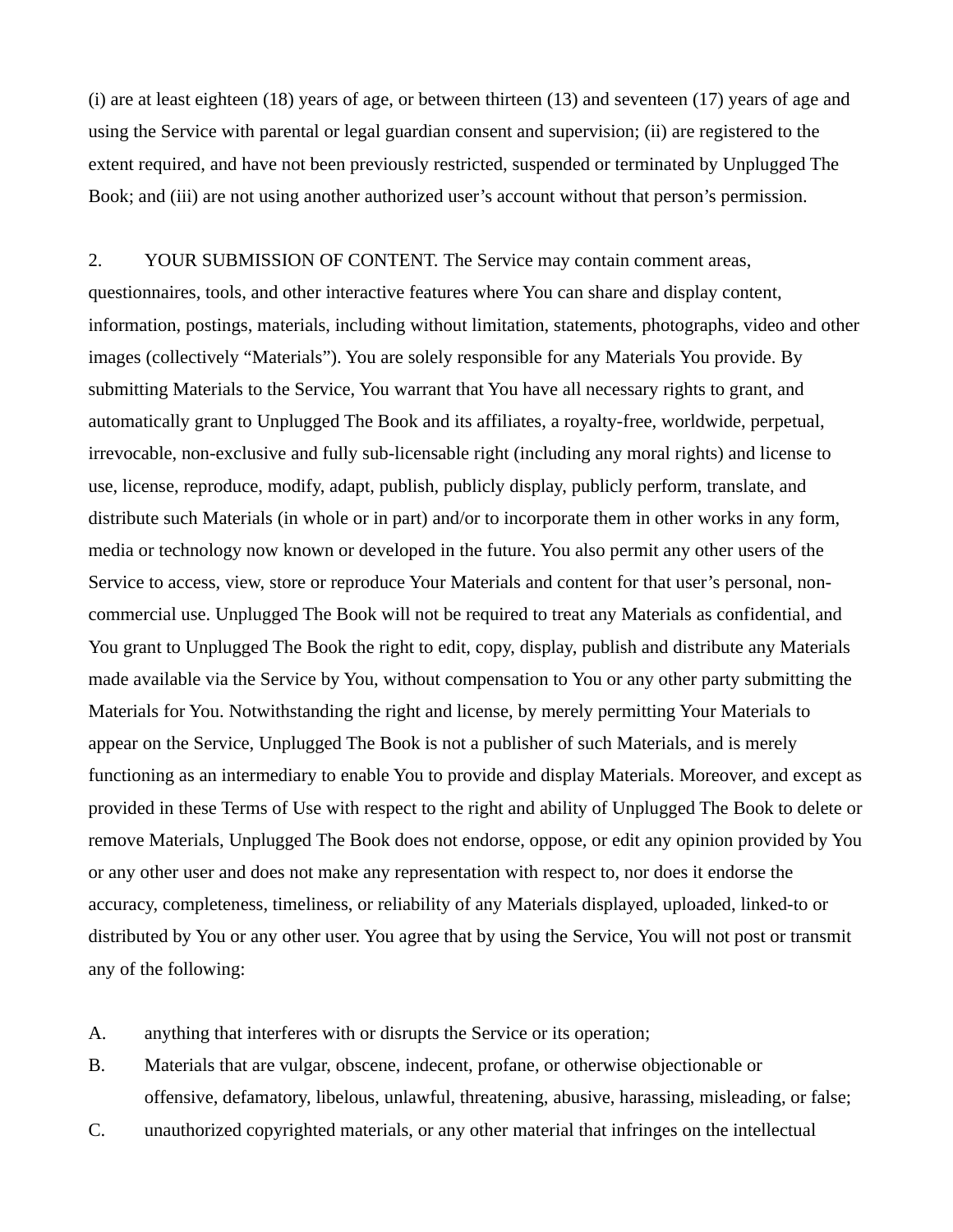property rights, rights of publicity or personality, trade secrets, confidentiality, or privacy of others;

- D. Materials that encourage criminal conduct or that would give rise to civil liability or otherwise violate any law or regulation in any jurisdiction;
- E. Materials that harm minors;
- F. Materials that impersonate any other person or entity, whether actual or fictitious, or that misrepresent Your affiliation with any entity; or
- G. Files that contain malicious code, viruses, corrupted files, or any other similar software or programs that may damage the operation of another's computer, network, or the Service.

3. LINKS TO THIS SERVICE. You may link to the Service provided that You do so in a way that indicates that the link is direct to an Unplugged The Book Service and is fair and not misleading. You may not integrate or make use of all or part of the Service in ways that would confuse or mislead visitors as to the nature and origin of the Service's content.

4. PASSWORDS; SECURITY. Registration by You as an authorized user for access to certain areas of the Service may require both a user name and a password ("Authorized User Credentials"). You may also have to provide certain registration information, all of which must be accurate and updated. You are not allowed to share or give Your Authorized User Credentials to anyone else. You are responsible for maintaining the confidentiality of Your password. You agree not to use another person's Authorized User Credentials or select Authorized User Credentials: (i) with the intent to impersonate another person; (ii) subject to the rights of another person without authorization; (iii) in violation of the intellectual property rights of another person; or (iv) that Unplugged The Book, in its sole discretion, deems inappropriate or offensive or discriminates on the basis of race, color, sex, language, religion, political or other opinion, national or social origin, property, birth or other status. You acknowledge and agree that You shall have no ownership or other property interest in Your account and/or user name, and You further acknowledge and agree that all rights in and to Your user name and account are and shall forever be owned by and inure to the benefit of Unplugged The Book. Failure to comply with the foregoing shall constitute a breach of these Terms of Use, which may result in immediate suspension or termination of Your Authorized User Credentials. Unplugged The Book WILL NOT BE LIABLE FOR ANY LOSS OR DAMAGE ARISING FROM YOUR FAILURE TO COMPLY WITH THESE OBLIGATIONS. Unplugged The Book reserves the right to delete or change Authorized User Credentials (with or without notice) at any time and for any reason.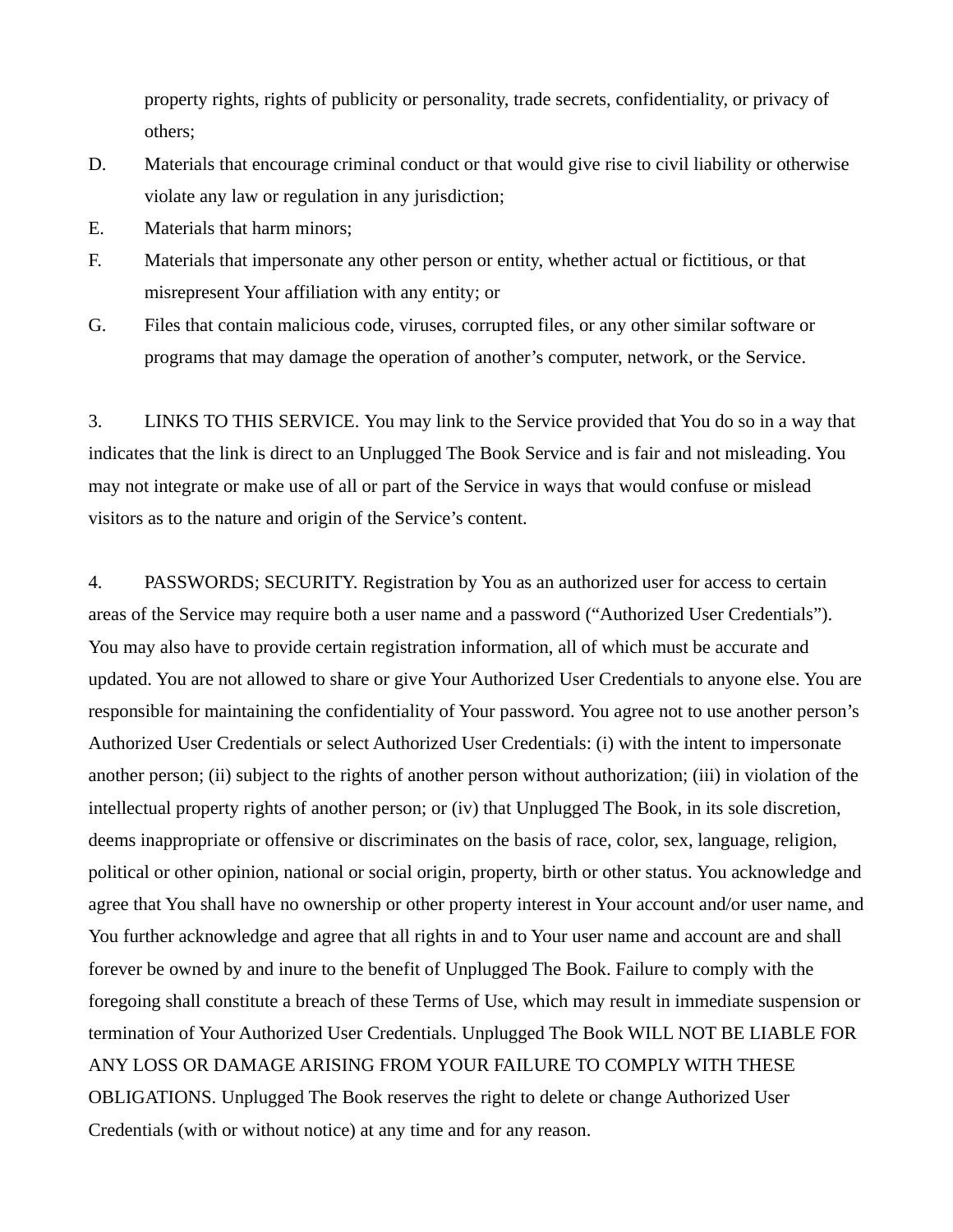5. **WARRANTY DISCLAIMER. YOU EXPRESSLY AGREE THAT USE OF THE SERVICE IS AT YOUR SOLE RISK AND YOU ASSUME ALL RISK. THE SERVICE AND ITS INFORMATION, CONTENT, MATERIALS, PRODUCTS, SERVICES, AND USER CONTENT IS PROVIDED ON AN "AS AVAILABLE," "AS IS" BASIS. TO THE MAXIMUM EXTENT PERMITTED BY LAW, Unplugged The Book AND ITS LICENSORS DISCLAIM ALL WARRANTIES WITH RESPECT TO THE SERVICE, INCLUDING, BUT NOT LIMITED TO, THE IMPLIED WARRANTIES OF NON-INFRINGEMENT, TITLE, MERCHANTABILITY, QUIET ENJOYMENT, QUALITY OF INFORMATION, FITNESS FOR A PARTICULAR PURPOSE, AND RESULTS THAT MAY BE OBTAINED FROM USE OF THE SERVICE. Unplugged The Book DOES NOT ENDORSE, RECOMMEND, OR MAKE ANY WARRANTIES AS TO THE CONTENT, INFORMATION, MATERIALS, USER MATERIALS, FEATURES, SERVICES, PRODUCTS, OPINIONS, OR STATEMENTS AVAILABLE ON OR THROUGH THE SERVICE OR THROUGH LINKS ON THE SERVICE. Unplugged The Book DOES NOT WARRANT THAT THE SERVICE WILL MEET YOUR REQUIREMENTS, OR THAT THE OPERATION OF THE SERVICE WILL BE UNINTERRUPTED OR ERROR-FREE, OR THAT DEFECTS IN THE SERVICE WILL BE CORRECTED. YOU SPECIFICALLY ACKNOWLEDGE THAT Unplugged The Book IS NOT LIABLE FOR THE DEFAMATORY, OFFENSIVE OR ILLEGAL CONDUCT OF OTHER USERS OR THIRD-PARTIES AND THAT THE RISK OF INJURY FROM THE FOREGOING RESTS ENTIRELY WITH YOU**.

## **6** LIMITATION OF LIABILITY.

TO THE MAXIMUM EXTENT PERMITTED BY LAW, IN NO **EVENT WILL Unplugged The Book OR ITS SUPPLIERS/LICENSORS BE LIABLE TO YOU OR ANY THIRD PARTY FOR ANY DIRECT, SPECIAL, INCIDENTAL, CONSEQUENTIAL, PUNITIVE, OR INDIRECT DAMAGES (WHETHER IN CONTRACT, TORT (INCLUDING NEGLIGENCE), OR OTHERWISE), WHICH INCLUDE, WITHOUT LIMITATION, DAMAGES FOR PERSONAL INJURY, LOST PROFITS, LOST DATA AND BUSINESS INTERRUPTION, ARISING OUT OF THE USE OF, OR INABILITY TO USE, THE SERVICE, ITS CONTENT OR PRODUCTS, OR ANY OF ITS THIRD PARTY CONTENT OR**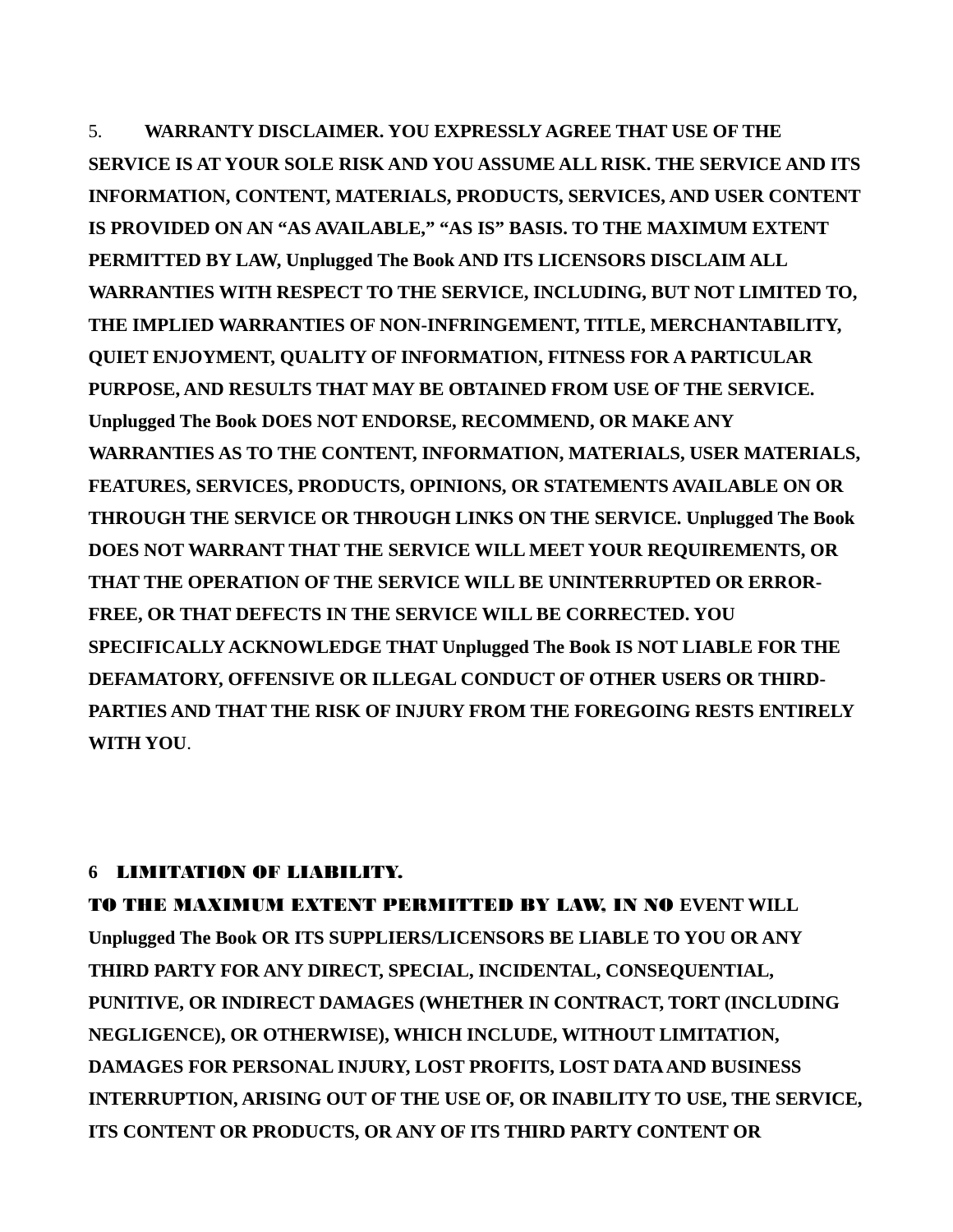# **PRODUCTS AVAILABLE OR SOLD ON OR THROUGH THE SERVICE, EVEN IF Unplugged The Book HAS BEEN ADVISED OF THE POSSIBILITY OF SUCH DAMAGES. IN ANY CASE, THE ENTIRE LIABILITY OF Unplugged The Book AND ITS SUPPLIERS/LICENSORS UNDER THESE TERMS OF USE FOR ALL DAMAGES, LOSSES, AND CAUSES OF ACTION (WHETHER IN CONTRACT, TORT (INCLUDING NEGLIGENCE), OR OTHERWISE) IS LIMITED TO THE AMOUNT PAID BY YOU, IF ANY, FOR ACCESS TO THE SERVICE.**

Some states do not allow the exclusion of incidental or consequential damages, or the limitation on how long an implied warranty lasts, so some of the above may not apply to You.

**7** ONLINE SHOPPING. All product and service descriptions and depictions are approximate and

are provided for convenience purposes only. The inclusion of any products or services on the Service does not imply or warrant that such products or services will be available. In the event a product or service available on or through the Service is listed at an incorrect price or with incorrect information, Unplugged The Book will have the right to refuse or cancel any orders placed for the product or service listed at the incorrect price, whether due to a typographical error, an error in information received from Unplugged The Book' suppliers or providers, or otherwise. Your receipt of an electronic or other form of order con $\Box$ mation neither signi $\Box$ es Unplugged The Book' acceptance of Your order, nor constitutes con $\Box$ rmation of Unplugged The Book' o $\Box$ er to sell. Unplugged The Book reserves the right at any time after receipt of Your order

to accept or decline Your order for any reason. Unplugged The Book may charge and withhold the applicable sales tax for orders, otherwise. You are solely responsible for all sales or other taxes, on orders shipped to You. If You wish to purchase any product made available through the Service, You may be asked to supply certain information relevant to such transaction including, without limitation, Your credit card number, its expiration

date and security code, the billing address, and any shipping information. YOU REPRESENT AND WARRANT THAT YOU HAVE THE LEGAL RIGHT TO USE ANY CREDIT CARD(S) OR OTHER PAYMENT METHOD(S) UTILIZED IN CONNECTION WITH ANY TRANSACTION. By submitting such credit card or payment information, You grant to the Unplugged The Book the right to provide such information to third parties for purposes of facilitating the completion of any transactions initiated by You or on Your behalf. Veri $\Box$ cation of information may be required prior to the acknowledgment or completion of any such transaction. It is Your responsibility to ascertain and obey all applicable local, state, federal, and international laws (including minimum age requirements) in regard to the receipt, possession, use, and sale of any product or service purchased from the Service. By placing an order, You represent that the products and services ordered will be used only in a lawful manner pursuant to any additional terms that may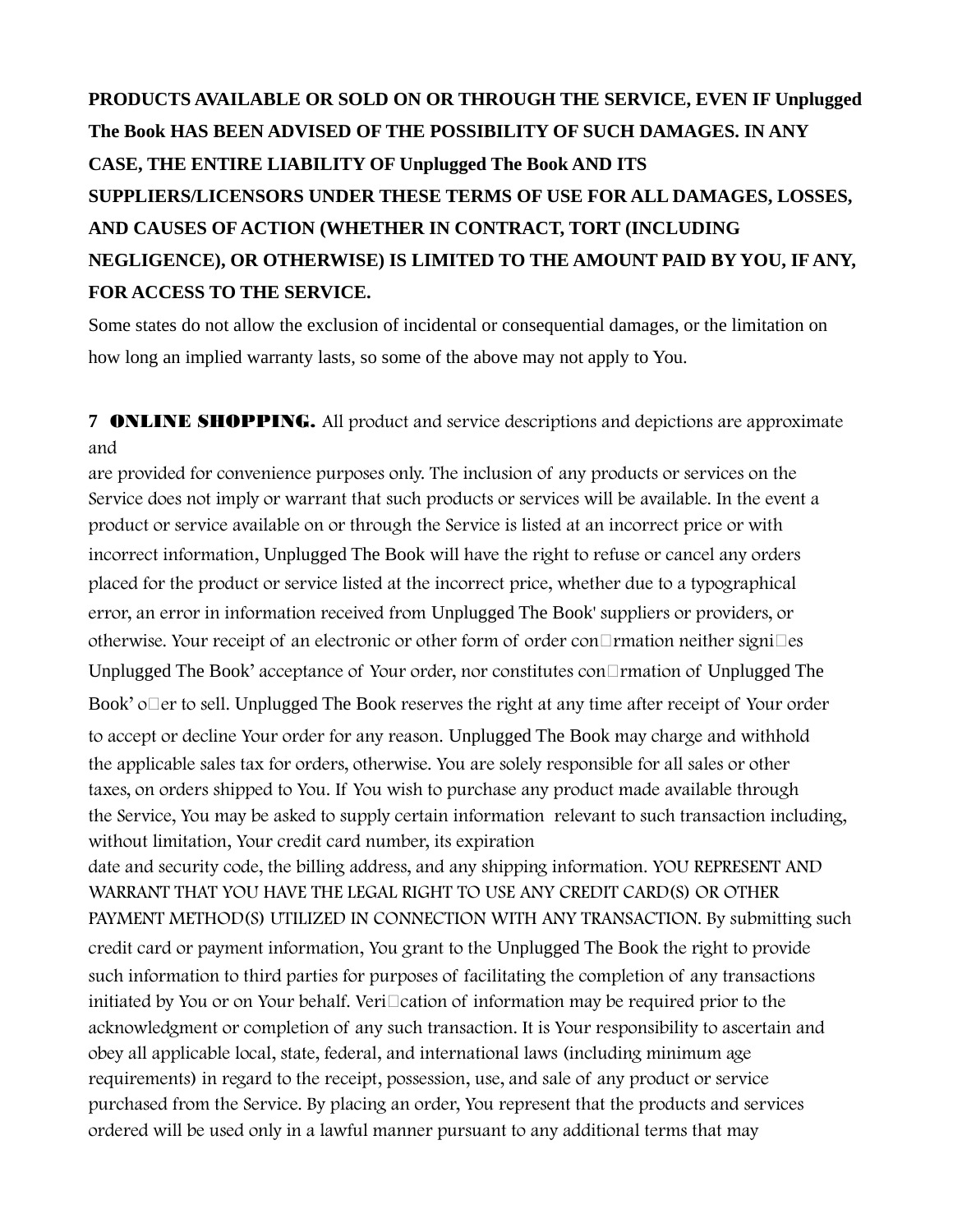accompany them. Except as otherwise set forth herein, the risk of loss for and title to products or services purchased on the Service passes to You upon electronic transmission to the recipient or delivery to the carrier, as applicable.

For questions or concerns about Your invoice, please email unpluggedgospel@yahoo.com or call the number listed on the invoice or the Service's FAQ webpage, as applicable. Unplugged The Book reserves the right to change its prices and related policies in its sole discretion upon thirty (30) days advance notice of such changes, which changes shall be posted here. It is Your responsibility to keep apprised of these Terms of Use.

## **8** DIGITAL MILLENNIUM COPYRIGHT ACT ("DMCA") NOTICE. Unplugged The

## Book is committed to

complying with copyright and related laws, and requires all users of the Service to comply with these laws. Accordingly, You may not store any material or content or use or disseminate any material or content though the Service in any manner that constitutes an infringement of third party intellectual property rights, including rights granted by copyright law. Owners of copyrighted works who believe that their rights under copyright law have been infringed may take advantage of certain provisions of the Digital Millennium Copyright Act of 1998 (the "DMCA") to report alleged infringements. You may not post, modify, distribute, or reproduce in any way any copyrighted material, trademarks, or other proprietary information belonging to others without obtaining the prior written consent of the owner of such proprietary rights. It is the policy of Unplugged The Book to terminate use privileges of any user who repeatedly infringes the copyright rights of others upon receipt of proper noti $\Box$ cation to Unplugged The Book by the copyright owner or the copyright owner's legal agent.

If You feel that a posted message is objectionable or infringing, Unplugged The Book encourages You to contact Unplugged The Book immediately. Upon Unplugged The Book' receipt of a proper written notice of claimed infringement under the DMCA, Unplugged The Book will respond expeditiously to remove, or disable

access to, the material claimed to be infringing and will follow all other relevant procedures  $speci$  and the DMCA with regard to the claimed infringement. The designated agent of Unplugged The Book (i.e., the proper party) to whom You should address such notice is listed below.

If You believe that Your work has been copied and posted using the Service in a way that constitutes copyright infringement, please provide Unplugged The Book' designated agent with a written communication containing the following information:

A. an electronic or physical signature of the person authorized to act on behalf of the owner of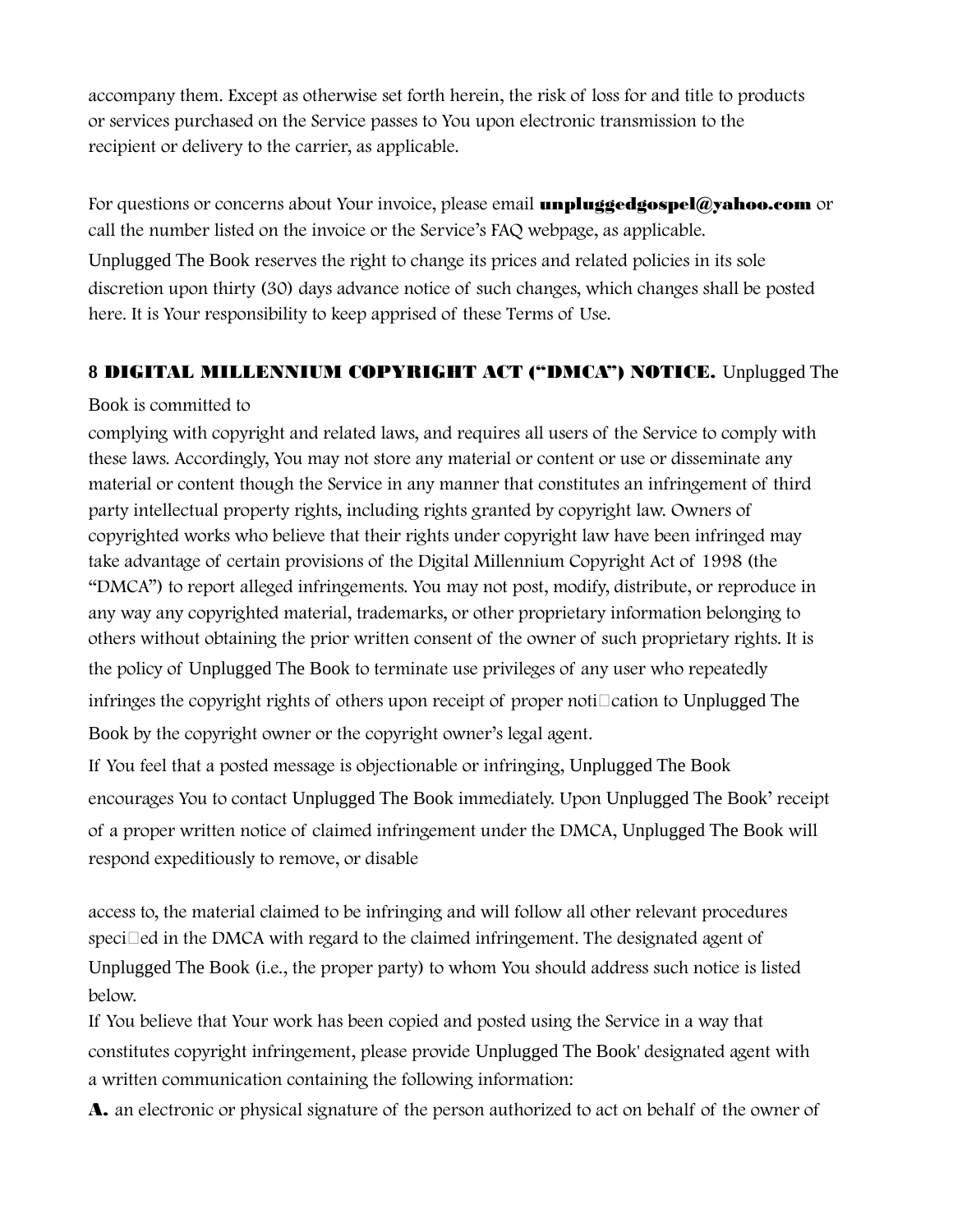the exclusive right in the copyright that is allegedly infringed;

**B.** a description of the copyrighted work that You claim has been infringed;

C. a description of where the material that You claim is infringing is located to permit

Unplugged The Book to locate the material;

D. Your address, telephone number, and email address

E. a statement by You that You have a good faith belief that the disputed use is not authorized by the copyright owner, its agent, or the law; and

F. a statement by You, made under penalty of perjury, that the information contained in Your report is accurate and that You are the owner of the exclusive right in the copyright that is allegedly infringed or authorized to act on the owner's behalf.

Unplugged The Book' designated agent for notice of claims of copyright infringement can be reached as follows:

By E-Mail: unpluggedgospel $\alpha$  yahoo.com with the subject line "DMCA"

By Mail: Sasha Daltonn Unplugged The Book 7337 S SOUTH SHORE DR #1018 CHICAGO, IL 60649-3549

9 MONITORING. Unplugged The Book has the right, but not the obligation, to monitor the content

of the Service (including any social or chat forum or tools, services or functions that enable the sharing, display or performance of any Material), to determine compliance with these Terms of Use and any operating rules established by Unplugged The Book, and to satisfy any law, regulation or authorized government request. Unplugged The Book has the right and sole discretion to edit, refuse to post, or to remove any Materials submitted to or posted on or within the Service, including, without limitation, the right to remove any Materials that Unplugged The Book, in its sole discretion,  $\Box$  nds to be in violation of the provisions hereof or otherwise objectionable.

10 **INDEMNIFICATION.** You agree to indemnify, defend and hold Unplugged The Book and its affiliates and its and their respective governors, directors,  $\circ \Box$ cers, employees, volunteers, and agents harmless from and against any and all claims, actions, demands, damages, costs, liabilities, losses and expenses (including reasonable attorneys' fees and costs) arising out of Your use of the Service.